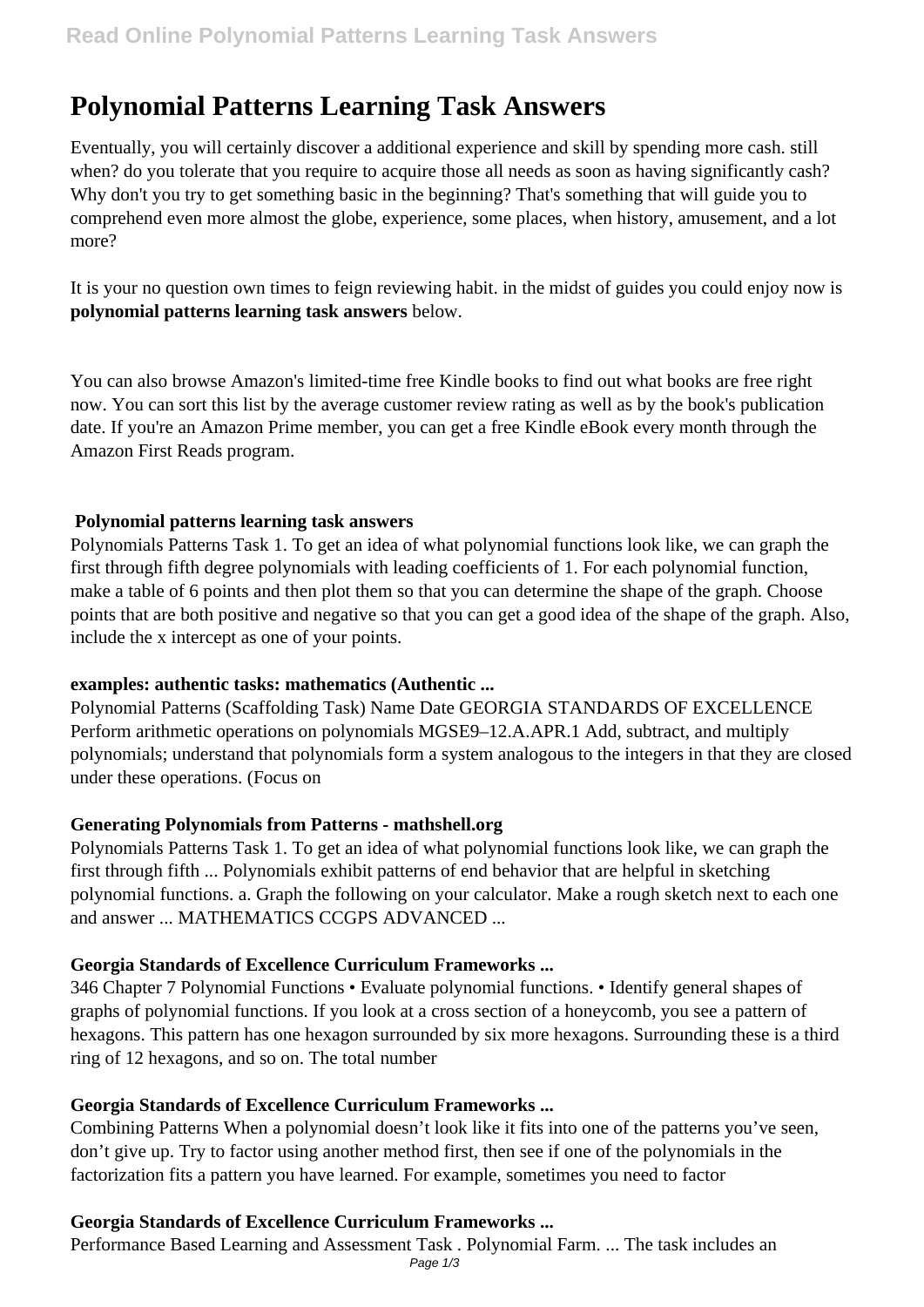assessment component that performs two functions: (1) for the ... The students will use a pencil to record answers on their "Polynomial Farm" worksheet. The student will use a graphing calculator as a tool for factoring and for

## **LESSON 7.3 – FACTORING BY PATTERNS**

Mathematics Performance Task Algebra II Virginia Department of Education 1 Standard(s) of Learning AII.6 The student will recognize the general shape of function (absolute value, square root, cube root, rational, polynomial, exponential, and logarithmic) families and will

## **Polynomial Patterns Learning Task Answers**

In order to examine their characteristics in detail so that we can find the patterns that arise in the behavior of polynomial functions, we can study some examples of polynomial functions and their graphs. Attached to this task are 8 polynomial functions and their accompanying graphs that we will refer back to throughout the task.

## **CCGPS Advanced Algebra Polynomials Patterns Task**

Free printable worksheets with answer keys on Polynomials (adding, subtracting, multiplying etc.) Each sheet includes visual aides, model problems and many practice problems Polynomial Worksheets- Free pdf's with answer keys on adding,subtracting, dividing polynomials

## **Performance Based Learning and Assessment Task Polynomial Farm**

The Exit Slip is a check for student understanding of how to classify polynomials by degree, and, by the number of terms. After I collect the Exit Slips, I will provide the answers under the document camera. For this task I want to give my students immediate feedback. I want them to be thinking about the correct answers as they leave for the day.

## **POLYNOMIAL PATTERNS Learning Task:**

March 15th, 2019 - Polynomial Patterns Task Answers 1 5 Report POLYNOMIAL PATTERNS Learning Task nomial means name or term 1 In the activation activity we looked at four different polynomial functions a Let's break down the word poly and –nomial What does "poly" mean b A monomial is a numeral variable or the product of a numeral and one

## **Polynomial Patterns (Scaffolding Task)**

Patterns and polynomials go hand in hand. Budding mathematicians analyze sequences of dot diagrams to discover the patterns in the number of white dots and black dots. They use the identified patterns to write and simplify a polynomial expression for the total number of dots.

## **Chapter 7: Polynomial Functions**

In this unit, students continue their study of polynomials by identifying zeros and making connections between zeros of a polynomial and solutions of a polynomial equation. Students will see how the Fundamental Theorem of Algebra can be used to determine the number of solutions of a polynomial equation and will find all the roots of those ...

## **Ninth grade Lesson Classifying Polynomials | BetterLesson**

• simplify polynomial expressions by performing operations, applying the distributive property, and combining like terms • use the structure of polynomials to identify ways to rewrite them and write polynomials in equivalent forms to solve problems • perform arithmetic operations on polynomials and understand how closure applies under